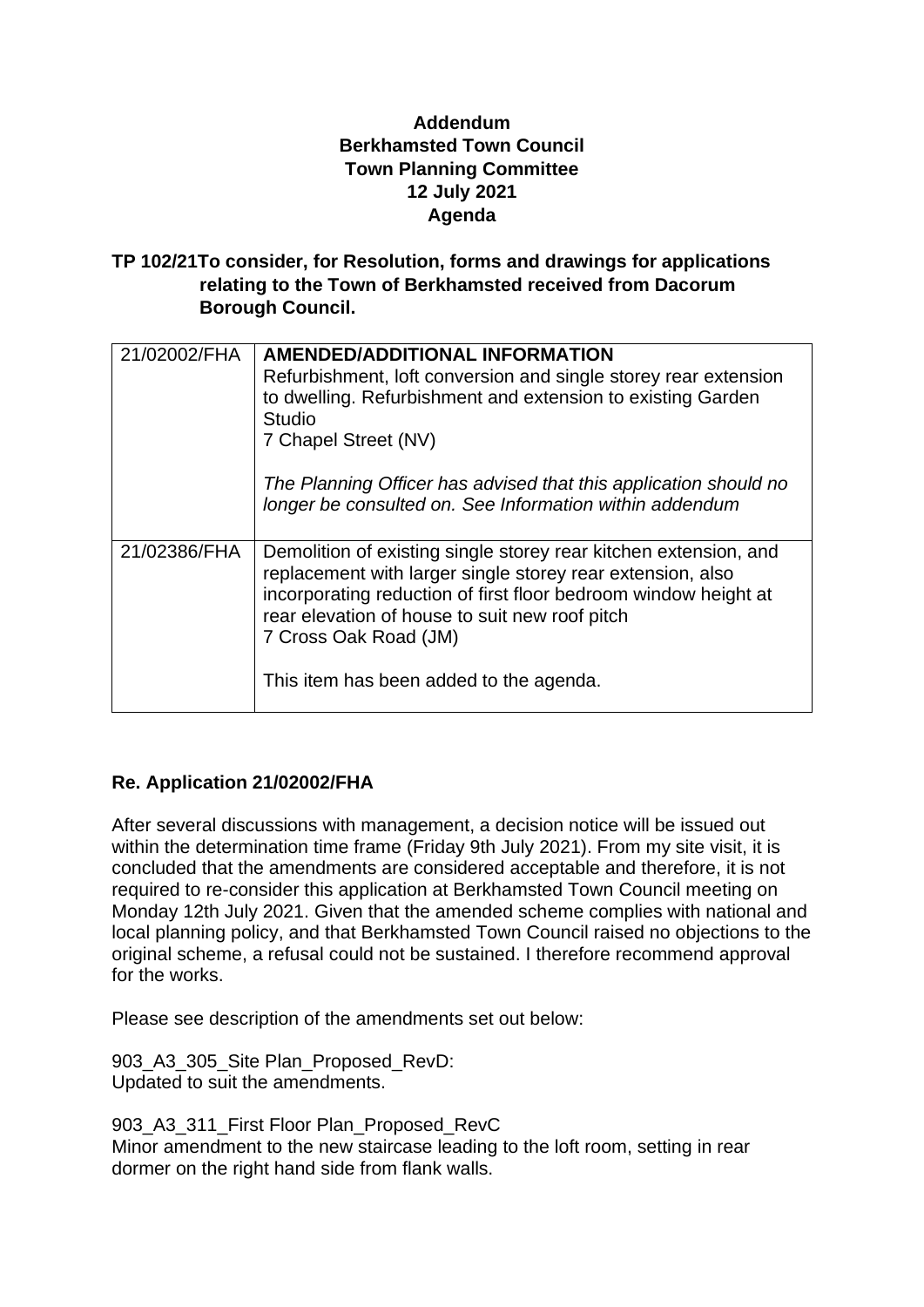#### 903\_A3\_312\_Loft Plan\_Proposed\_RevB

The dormer window serving the staircase has relocated 500mm out from the partywall. The staircase design has been amended accordingly to achieve adequate head-space.

#### 903 A3 313 Roof Plan Proposed RevB

Dormer window relocation providing a traditional lead dormer canopy (instead of zinc).

#### 903 A3 320 North & South Elevations Proposed RevB

Dormer windows amended on the rear elevation to show traditional lead design with timber casement windows. The staircase dormer has been moved along 500mm and the cill height adjusted to match the main dormer serving the bedroom.

903 A3 321 East Elevation Proposed RevB

Side elevation - Dormer windows amended as above.

### 903\_A3\_314\_Studio Floor & Roof Plans\_Proposed\_RevD

The extension width has been reduced so that there is a step in the outside wall, making the extension appear more subservient to the existing Garden Room.

#### 903\_A3\_322\_Studio Elevations\_Proposed\_RevD

• The studio extension ridge and eaves levels have been reduced (by 730mm), forming a smaller structure in front of the existing Garden Room.

Removal of the Pergola structure entirely form the front elevation, which reduces the scale of the proposed extension.

The previously proposed flat-roof side extension has been amended to show a pitched roof, running off from the proposed lower main extension roof. This reduces the eaves level along the side elevation and creates a more compact structure altogether.

The agent has given the following representation:

"Existing Sash Window Works:

All window will be sensitively refurbished, with replacement Conservation Style double glazing (14mm thick) with timber through-glass glazing bars with the glass panes fixed in place with traditional glazing putty. The weighted sash window mechanisms will be fully refurbished to ensure a well-functioning, long-lasting original feature for many more years to come.

The Front Elevation Conservation Rooflight:

The Conservation Officer asks: Can the application provide any public benefit to outweigh the harm identified as per para. 196 of the NPPF?

We paste Para. 196 as follows:

196. Where a development proposal will lead to less than substantial harm to the significance of a designated heritage asset, this harm should be weighed against the